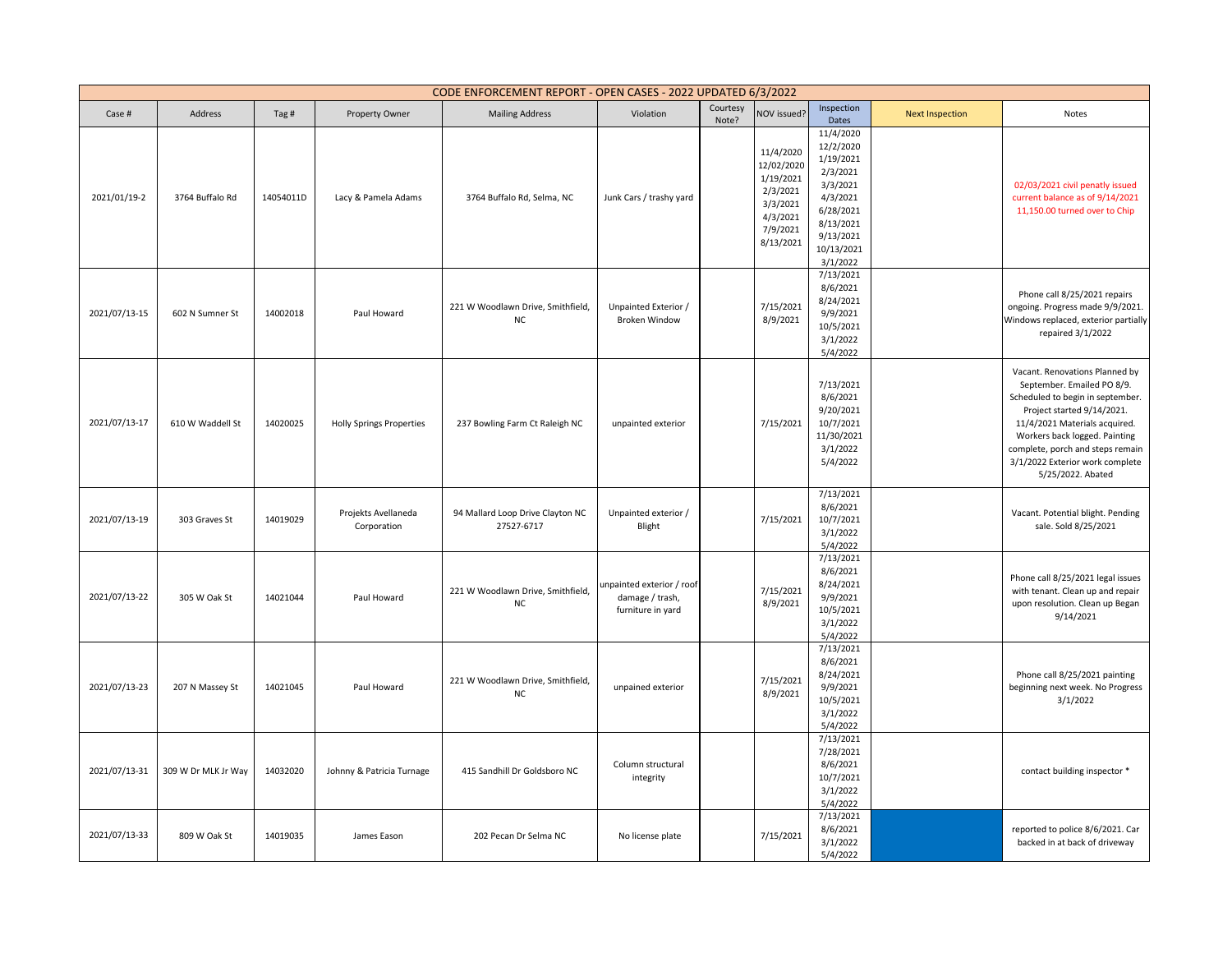| 2021/10/25-10 | 302 N Massey St   | 14021031  | Paul Howard                                                          | 221 W Woodlawn Drive, Smithfield,<br><b>NC</b>                                     | Crumbling brick column                   |                                     | 10/25/2021<br>3/1/2022<br>5/4/2022                                         |           |                                                                                                                                                                                                                                                                                                                                                                       |
|---------------|-------------------|-----------|----------------------------------------------------------------------|------------------------------------------------------------------------------------|------------------------------------------|-------------------------------------|----------------------------------------------------------------------------|-----------|-----------------------------------------------------------------------------------------------------------------------------------------------------------------------------------------------------------------------------------------------------------------------------------------------------------------------------------------------------------------------|
| 2021/10/25-11 | 304 Godwin St     | 14023042  | James Raynor                                                         | 306 Godwin St Selma NC 27576-2638                                                  | Trailers / Junk car                      |                                     | 10/25/2021<br>3/1/2022<br>5/4/2022                                         |           |                                                                                                                                                                                                                                                                                                                                                                       |
| 2021/10/27-1  | 405 E Anderson St | 14029031  | Four Kings Hand Wash - Fausto<br>Hernandez - rents from Luis<br>Orji | Luis Orji- 167 Genoa Ln Clayton NC<br>27527-5413 Fausto Hernandez- 919<br>320-8693 | Junk Cars                                |                                     | 10/27/2021<br>11/13/2021<br>3/1/2022<br>4/21/2022<br>5/4/2022              |           | Phone Call - 10/28 - Removal w/in<br>two weeks. 10/29 - 6th car added.<br>Break in at neighboring town<br>property. Phone Call 11/16 -<br>Contating owner to remove<br>remaining cars. 11/17 - Two more<br>vehicles. 11/24 - Cars tagged for<br>removal by 12/8 12/1 - Phone call<br>with Mr. Orji. deadline of 12/16 to<br>move cars. Down to 1 junk car<br>3/1/2022 |
| 2021/11/1-1   | 106 S Church St   | 14025024  | Santos Salinas                                                       | 4720 Antioch Church Rd Middlesex,<br>NC 27577-9193                                 | Broken window /<br>deteriorated exterior | 11/4/2021<br>12/2/2021<br>4/22/2022 | 11/1/2021<br>11/30/2021<br>3/1/2022<br>4/21/2022<br>5/26/2022              | 6/21/2022 | Broken window, missing siding and<br>fire damage 3/1/2022. Phone Call<br>5/26/2022 - Work Starting in June.<br>Plans to remodel. Was waiting on<br>insurance money.                                                                                                                                                                                                   |
| 2021/11/18-1  | 1315 River Rd     | 14054021A | <b>Riley Hall</b>                                                    | 1220 Chelsea Ln Lot 36 Holly Ridge NC<br>28445-8010                                | Blight                                   |                                     | 11/18/2021<br>11/30/2021<br>3/1/2022<br>5/4/2022                           |           | Owner Deceased. Demolition order<br>on file                                                                                                                                                                                                                                                                                                                           |
| 2021/11/18-10 | 606 River Rd      | 14002009Y | <b>Clinton McCullers</b>                                             | PO Box 1000 Selma NC 27576-1000                                                    | unpainted exterior                       | send                                | 11/18/2021<br>11/30/2021<br>3/1/2022<br>5/5/2022                           |           |                                                                                                                                                                                                                                                                                                                                                                       |
| 2021/11/18-11 | 410 River Rd      | 14002005  | Tomas Mateo                                                          | 410 River Rd Selma NC 27576                                                        | <b>Rusted Roof</b>                       |                                     | 11/18/2021<br>11/30/2021<br>3/1/2022<br>5/4/2022                           |           |                                                                                                                                                                                                                                                                                                                                                                       |
| 2021/11/18-12 | 406 River Rd      | 14002008A | Brandy Escajeda                                                      | 6437 E Calle De Mirar Tuscon AZ<br>85750-1267                                      | Parked in yard / junk car                |                                     | 11/18/2021<br>11/30/2021<br>3/1/2022<br>5/4/2022                           |           |                                                                                                                                                                                                                                                                                                                                                                       |
| 2021/11/18-15 | 901 W Waddell St  | 14025043  | Doris Holloman                                                       | 742 Old Dam Rd Selma NC 27576                                                      | fence / debris pile                      |                                     | 11/18/2021<br>11/30/2021<br>3/1/2022<br>4/21/2022<br>5/5/2022<br>5/20/2022 |           | Full house clean out at curb.<br>4/21/2022. Debris removed -<br>5/20/2022                                                                                                                                                                                                                                                                                             |
| 2021/11/18-2  | 1301 River Rd     | 14054020  | Charles Radford                                                      | 1301 River Rd Selma NC 27576                                                       | Dilapidation                             |                                     | 11/18/2021<br>11/30/2021<br>3/1/2022<br>5/5/2022                           |           | New owner- James Eason - Permit<br>acquired 11/30/2021 Construction<br>underway 3/1/2022. 5/5/2022 -<br>Exterior repairs complete. Materials<br>piled in yard need to be cleaned up.<br>Work stopped because of<br>insufficient permits                                                                                                                               |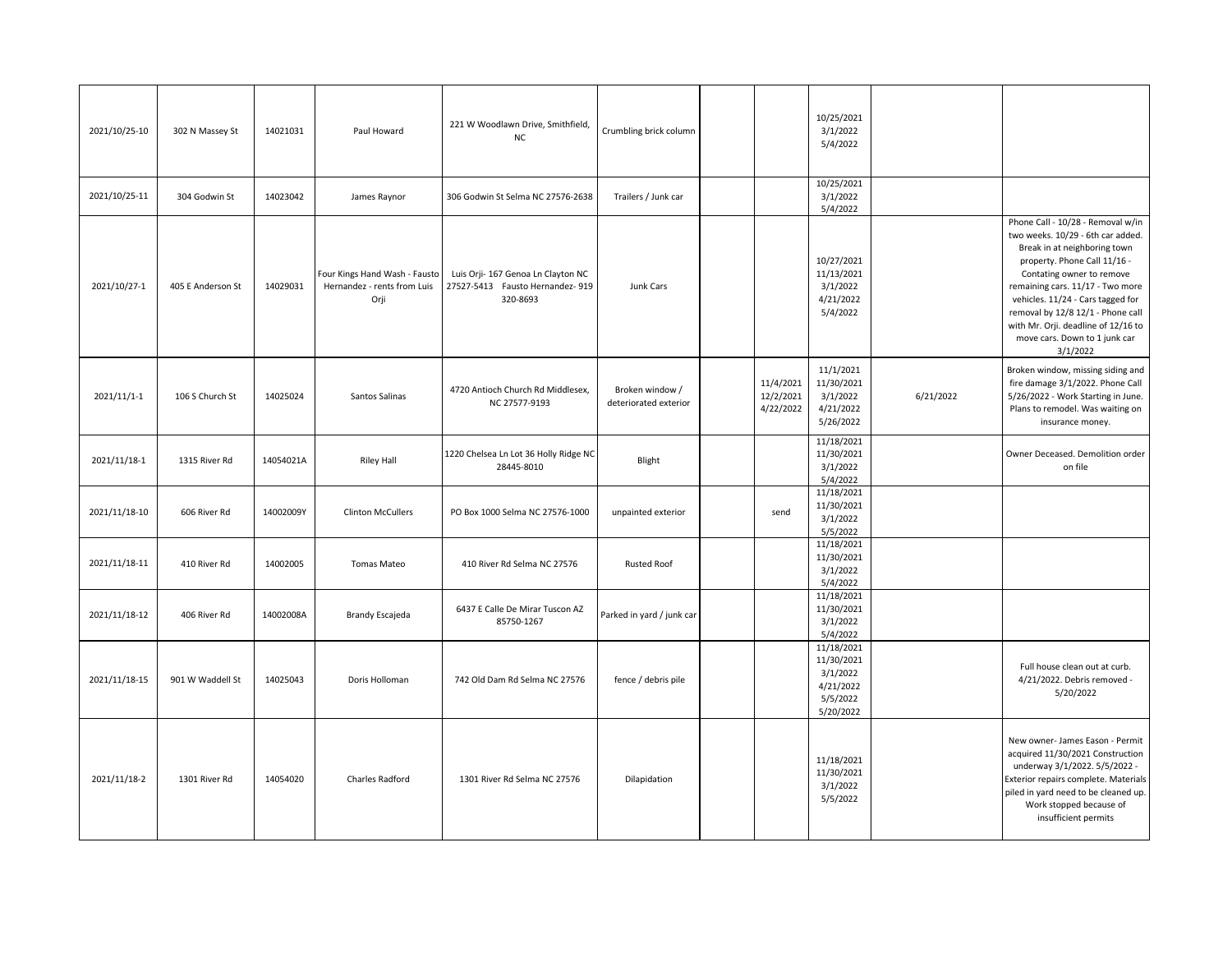| 2021/11/18-21 | Vacant Lot         | 14002003A | Cole & Dodie Headley                             | 500 Janie Rd Selma NC 27576-6615               | Concrete circle / Lot<br>maintenance                                                                                                  |                        | 11/18/2021<br>11/30/2021<br>3/1/2022<br>5/4/2022              |          |                                                                                                                                                                                                                                                                                 |
|---------------|--------------------|-----------|--------------------------------------------------|------------------------------------------------|---------------------------------------------------------------------------------------------------------------------------------------|------------------------|---------------------------------------------------------------|----------|---------------------------------------------------------------------------------------------------------------------------------------------------------------------------------------------------------------------------------------------------------------------------------|
| 2021/11/18-5  | 815 River Rd       | 14054015D | KJC Property Investment LLC                      | PO Box 46325 Raleigh NC 27620                  | Dilapidation / Boarded<br>Windows                                                                                                     | 3/10/2022<br>4/18/2022 | 11/18/2021<br>11/30/2021<br>3/1/2022<br>4/18/2022             | 7/2/2022 | Phone call 5/2/2022 - New owner,<br>Renovations planned                                                                                                                                                                                                                         |
| 2021/11/18-6  | 600 River Rd       | 14002009L | Alma Jones Estate - William<br>Johnson           | 1161 Dunn Rd Selma NC 27576-7728               | Exterior panels / address<br>numbers / Junk car no<br>plate                                                                           | call                   | 11/18/2021<br>11/30/2021<br>3/1/2022<br>5/5/2022              |          | Rob Bailey removed sign.<br>11/30/2022. Address numbers<br>needed 3/1/2022                                                                                                                                                                                                      |
| 2021/11/18-8  | Standridge Manor   | 14002010A | Homemaster Properties LLC                        | PO Box 1371 Smithfield NC 27577-<br>1371       | Sign / Fence                                                                                                                          | send                   | 11/18/2021<br>11/30/2021<br>3/1/2022<br>5/5/2022              |          |                                                                                                                                                                                                                                                                                 |
| 2021/11/18-9  | 501 River Rd       | 14002010  | Patricia Brown                                   | 501 River Rd Selma NC 27576-2045               | Fence                                                                                                                                 | send                   | 11/18/2021<br>11/30/2021<br>3/1/2022<br>5/5/2022              |          |                                                                                                                                                                                                                                                                                 |
| 2021/11/30-1  | 810 W Waddell St   | 14019036  | Freddy Menjivar & Claudia<br><b>Reyes Torres</b> | 810 W Waddell St Selma NC 27576                | Concrete Pile at curb                                                                                                                 | call                   | 11/30/2021<br>3/1/2022<br>4/21/2022<br>5/4/2022               |          | Concrete and PVC at curb 3/1/2022                                                                                                                                                                                                                                               |
| 2021/11/8-1   | 1428 River Rd      | 14054024D | Luie Sebastian                                   | 1441 Lizzie Mill Rd Selma NC 27576-<br>7244    | Junk yard overflow/<br>Road shoulder proximity<br>/ Appearance standards                                                              | 11/16/2021<br>send     | 11/8/2021<br>3/1/2022<br>5/5/2022                             |          | 11/22 meeting - Property owner has<br>plans to remove salvage vehicles<br>and clean up site by years end.<br>Street right of ways have been<br>cleared, but junkyard in inside<br>persists as nonconforming.<br>3/1/2022. 5/5/2022 - no progress                                |
| 2021/11/8-1   | George Shirley Lot |           | George Shirley                                   |                                                | Improper use /<br>Dilapidated building /<br>Junk Cars / Operating<br>without a permit / Road<br>Shoulder proximity / lot<br>condition | 11/16/2021<br>send     | 11/8/2021<br>11/23/2021<br>3/1/2022<br>5/5/2022               |          | Rents to Truckers as driver parking.<br>Meeting 11/23 : Plans to move cars<br>from the right of way, Demolish<br>building and clean up site, junk Log<br>trailer observed. Plans to continue<br>parking lot operation. Parking<br>continues 3/1/2022. 5/5/2022 - no<br>progress |
| 2021/11/9-3   | 1010 W Walnut St   | 14002002  | Gilliam Barbour Estate - Jose<br>Ochoa           | 1621 Quiet Oaks Rd Knightdale NC<br>27545-8313 | Porch furniture / Fence                                                                                                               | send                   | 11/9/2021<br>11/30/2021<br>12/10/2021<br>3/1/2022<br>5/5/2022 |          |                                                                                                                                                                                                                                                                                 |
| 2021/12/10-2  | 908 W Waddell St   | 14019004  | <b>Stacy Peedin</b>                              | 187 Tom Crocker Ln Selma NC 27576-<br>5837     | Fence                                                                                                                                 | send                   | 12/10/2021<br>3/1/2022<br>5/5/2022<br>5/31/2022               |          |                                                                                                                                                                                                                                                                                 |
| 2021/12/10-3  | 111 N Brevard St   | 14026010  | Pop Homes -RDU LLC                               | 117 Christopher Dr Clayton NC 27520-<br>5504   | New construction.<br>Nonconforming with<br>historic standards.                                                                        |                        | 12/10/2021<br>3/1/2022<br>5/5/2022                            |          | Construction progressing 3/1/2022.<br>5/5/2022- mostly complete                                                                                                                                                                                                                 |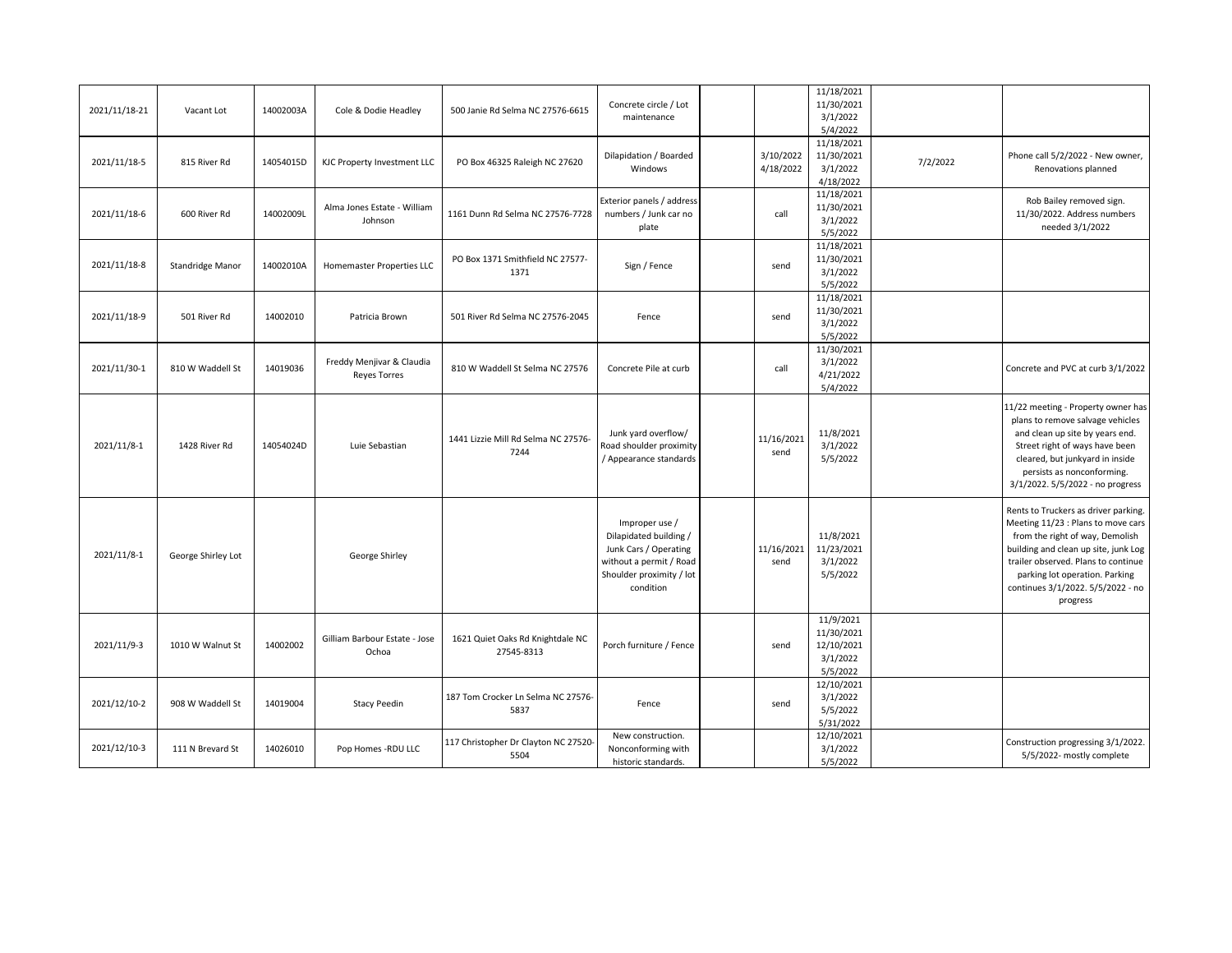| 2021/12/1-1  | 813 Southern St                   | 14035009  | Larry Toole & Kelly Honeycutt     | 402 West St Selma NC 27576-2423.               | Dilapidated exterior /<br>outbuilding                | 4/18/202               | 12/1/2021<br>3/1/2022<br>4/18/2022<br>5/3/2022   | 6/3/2022  | Sewage back-up coming through<br>cracks in sidewalk. Phone Call with<br>Mrs Honeycutt 4/20 plans to paint<br>house and demolish barn. Issues of<br>affordability and time. Father<br>disabled. Referred to Michael<br>Murphy for barn disassembly.<br>5/3/2022 - Owner undertaking<br>demolition and painting. Progress<br>being made. 5/20/2022 - Shed has<br>been fully demolished. Painting<br>planned.                |
|--------------|-----------------------------------|-----------|-----------------------------------|------------------------------------------------|------------------------------------------------------|------------------------|--------------------------------------------------|-----------|---------------------------------------------------------------------------------------------------------------------------------------------------------------------------------------------------------------------------------------------------------------------------------------------------------------------------------------------------------------------------------------------------------------------------|
| 2021/12/28-1 | 406 N Green St                    | 14012010  | Perry Champion                    | 518 W Elizabeth St Selma NC 27576              | Dilapidated garages                                  |                        | 12/28/2021<br>3/1/2022<br>5/3/2022               | 6/1/2022  | Building and addition performed by<br>tenant without permits in violation<br>of setback. County notified of<br>complaint. Occupant nearing end of<br>rent to own agreement. Phone call<br>with Champion - 4/1/2022.<br>4/22/2022 - Meeting with<br>tenant/new owner to form plan of<br>action. 5/3/2022 - Carport removed,<br>Dismantling of barn began.<br>5/24/2022 - COA application<br>submitted to be heard in June. |
| 2021/12/28-3 | 107 N Pollock St Family<br>Dollar | 14027029  | FD Group II LLC                   | 500 Volvo Parkway Chesapeake VA<br>23320       | Ruts in grass                                        |                        | 12/28/2021<br>3/1/2022<br>5/5/2022               |           | Conditioned worsened 3/1/2022.<br>5/5/2022 - no progress. Two<br>conversations with store manager.<br>Working to address the issue.                                                                                                                                                                                                                                                                                       |
| 2021/8/10-7  | 511 W Walnut St                   | 14011007  | Paul Howard                       | 221 W Woodlawn Drive, Smithfield,<br><b>NC</b> | Unpainted exterior /<br>shed                         | 8/12/2021              | 8/10/2021<br>8/27/2021<br>3/1/2022<br>5/4/2022   |           | Vacant. Working on other<br>properties. Phone call 9/14 - Shed<br>Demolition planned. No change<br>3/1/2022                                                                                                                                                                                                                                                                                                               |
| 2022/1/6-1   | 308 N Brevard St                  | 14020018  | Mayra Duran                       | 308 N Brevard St Selma NC 27576                | Camper Attached to<br>water and sewer in<br>backyard |                        | 1/6/2022<br>3/1/2022<br>5/4/2022                 |           | Reported to utilities department.                                                                                                                                                                                                                                                                                                                                                                                         |
| 2022/3/1-4   | 104 E Preston St                  | 14038023  | Jo Ann Holder                     | 104 E Peston St Selma NC 27606                 | Junk car / Parked in yard                            |                        | 3/1/2022<br>4/21/2022<br>5/4/2022                |           |                                                                                                                                                                                                                                                                                                                                                                                                                           |
| 2022/3/22-3  | 407 S Sharpe St                   | 14048011A | Jerry Johnson & Makula<br>Yekeson | 407 S Sharpe St Selma NC 27576-3138            | Broken window /<br>untagged vehicle                  | 4/28/2022<br>5/31/2022 | 3/22/2022<br>3/28/2022<br>4/21/2022<br>5/31/2022 | 6/15/2022 |                                                                                                                                                                                                                                                                                                                                                                                                                           |
| 2022/3/22-4  | 408 S Raiford St                  | 14038015  | SLP Properties LLC                | 408 S Peedin Ave Selma NC 27576                | Couch on the porch                                   | Send                   | 3/22/2022<br>4/21/2022<br>5/3/2022<br>5/31/2022  |           |                                                                                                                                                                                                                                                                                                                                                                                                                           |
| 2022/3/29-1  | 509 S Pollock St                  | 14038006  | Go Investment LLC                 | 4604 Castlebar Dr Raleigh NC 27604-<br>3505    | Vagrant inhabitation                                 |                        | 3/29/2022                                        |           | Complaint submitted by neighbor.                                                                                                                                                                                                                                                                                                                                                                                          |
| 2022/4/8-2   | 509 S Green St                    | 14030199A | James Britt                       | 128 Monabreeze Way Garner NC<br>27529          | <b>Broken Window</b>                                 |                        | 4/8/2022<br>5/3/2022<br>5/31/2022                | 6/15/2022 | 5/31/2022 Windows open. Can't see<br>broken glass                                                                                                                                                                                                                                                                                                                                                                         |
| 2022/4/22-1  | 307 N Sumner St.                  | 14021015  | Jonathan & Silvia Danielson       | 307 N Sumner St Selma NC 27576                 | Junk Car / Auto Repair<br>business                   | 4/22/2022              | 4/22/2022<br>5/31/2022                           | 6/15/2022 | 5/31/2022 Red Jeep moved to back<br>of driveway.                                                                                                                                                                                                                                                                                                                                                                          |
| 2022/4/22-2  | 100 S Webb St.                    | 14028070  | <b>Blake Price</b>                | 505 N Sumner St Selma NC 27576-<br>2201        | <b>Exterior Condition</b>                            | 5/19/2022              | 4/22/2022<br>5/5/2022<br>5/10/2022               | 6/3/2022  | Phone call 4/28/2022.                                                                                                                                                                                                                                                                                                                                                                                                     |